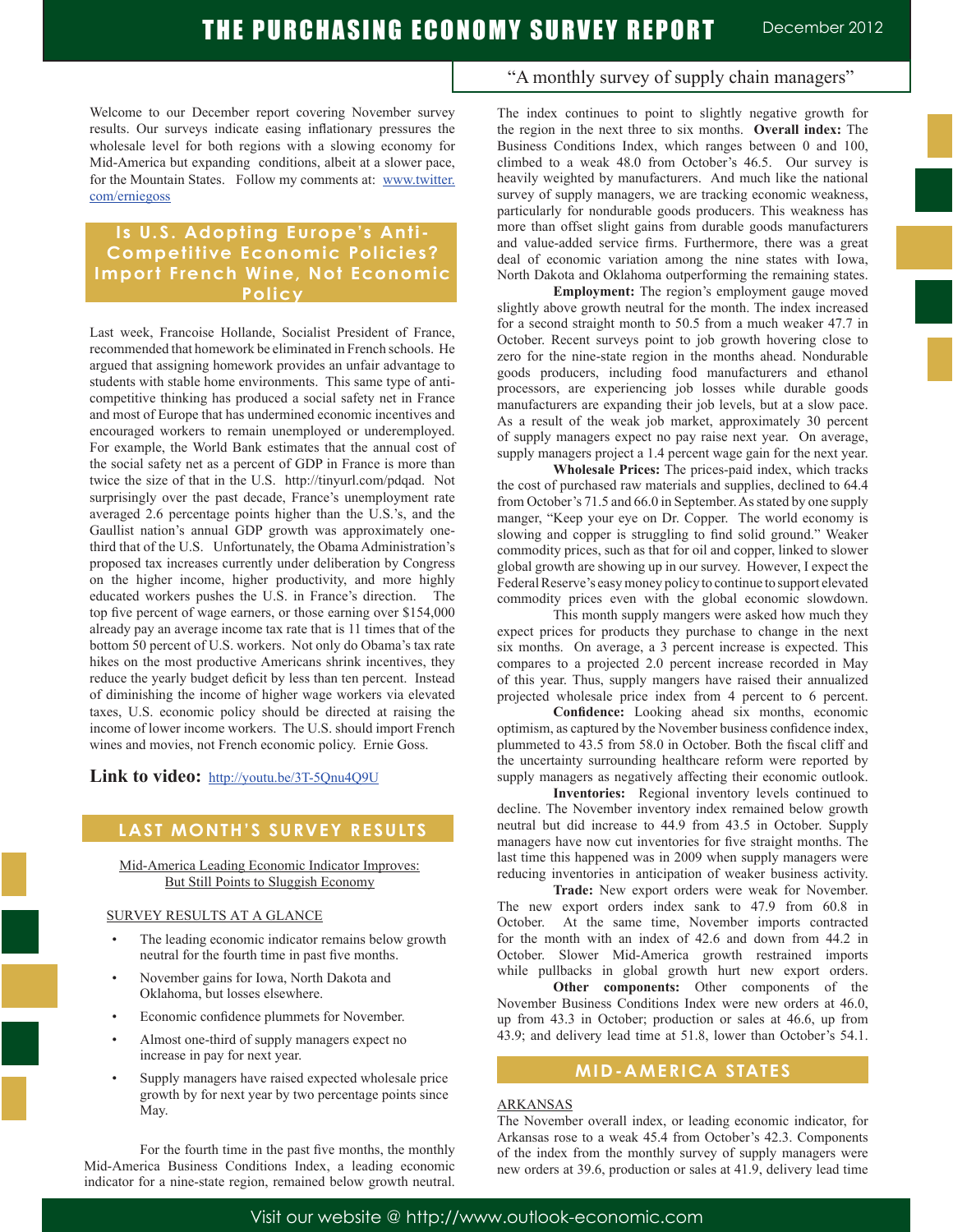at 50.1, inventories at 50.1, and employment at 45.0. Arkansas has lost manufacturing jobs thus far in 2012. However, the losses were in the state's non-durable goods sector with an almost equal gain for the state's durable goods producers. Our November survey indicates that pullbacks among non-durables continue to outweigh advances for durable goods manufacturers.

#### IOWA

Iowa's October Business Conditions Index declined for a fifth consecutive month to November's 52.6 from 54.2 in October. The overall index, from a survey of supply managers in the state, has remained above growth neutral for the last 35 months. Components of the index for November were new orders at 53.5, production or sales at 45.2, delivery lead time at 55.8, employment at 56.9, and inventories at 51.4. For 2012, Iowa has bucked the trend in the region by adding both durable and non-durable goods manufacturing jobs. Our recent surveys continue to point to growth for both manufacturing and non-manufacturing in the state, but at a slower pacer.

#### KANSAS

The Kansas Business Conditions Index for November advanced to a tepid 51.3 from 47.9 in October. Components of the index from the November survey of supply managers in the state were new orders at 57.8, production or sales at 49.3, delivery lead time at 53.8, employment at 51.9, and inventories at 43.6. For 2012, Kansas has added both durable and non-durable manufacturing jobs but at a slow pace. Gains, however, were greater for durable goods producers as food processing pullbacks pulled the non-durable goods sector numbers lower. Higher agriculture commodity prices will likely continue to weigh on food processors in the state as the state economy expands but at a very slow pace.

#### **MINNESOTA**

For a fifth straight month, the Minnesota Business Conditions Index slumped below growth neutral. The index, based on a survey of supply managers in the state, climbed to 48.4 from 47.1 in October. This is the first time since the recession that the overall index has been below 50.0 for five straight months. Components of the index from the November survey were new orders at 36.9, production or sales at 40.5, delivery lead time at 63.6, inventories at 48.2, and employment at 52.8. For 2012, Minnesota non-durable goods losses more than offset gains among durable goods manufacturers. However over the last several months we have been recording losses, albeit small, across the manufacturing sector. Businesses linked to construction are reporting improving economic conditions. Our surveys point to slightly negative economic and job growth for the state for the next 3 to 6 months.

#### MISSOURI

The November Missouri Business Conditions Index slipped to 47.2 from 50.0 in October. Components of the survey of supply managers in the state for November were new orders at 41.6, production or sales at 45.8, delivery lead time at 55.5, inventories at 41.9, and employment at 51.5. For 2012, job losses in the state's non-durable goods sector more than offset increases for durable goods producers in the state. Our recent surveys of supply managers in the state show a continuation of this trend with overall job growth in the state likely to hover slightly below zero in the next three to six months.

#### NEBRASKA

For the fourth time in the past five months, Nebraska's leading economic indicator fell below growth neutral. The Business Conditions Index, from a survey of supply managers, increased to 47.3 from October's 45.5. Components of the index for November were new orders at 47.6, production or sales at 45.5, delivery lead time at 49.2, inventories at 49.0, and employment at

### "A monthly survey of supply chain managers"

45.3. Improving economic conditions in the state's construction industry are pushing growth higher for firms with linkages to this industry. However, pullbacks in growth for both durable and nondurable goods more than offset non-manufacturing growth. Our surveys over the past several months point to slightly negative job and economic growth for the state over the next 3 to 6 months.

#### NORTH DAKOTA

The leading economic indicator for North Dakota once again expanded to a regional high. However, the Business Conditions Index from the survey of supply managers slid to 58.1 from 64.1 in October. Components of the overall index for November were new orders at 59.4, production or sales at 72.8, delivery lead time at 53.5, employment at 51.4, and inventories at 53.1. Our surveys over the past several months point to positive but somewhat slower growth for the state over the next 3 to 6 months. Housing and labor shortages are reported by supply managers as restrains to more robust growth.

#### OKLAHOMA

The Business Conditions Index for Oklahoma fell for November, but to a solid reading. The leading economic indicator from the supply manager survey sank to 56.1 from October's 63.3. Components of the November survey of supply managers in the state were new orders at 63.6, production or sales at 62.4, delivery lead time at 42.0, inventories at 60.5, and employment at 52.1. Growth stemming for a very strong energy sector continues to push state economic growth higher. In addition, both durable and non-durable goods producers continue to expand at a solid pace. For example, metal manufacturing and machinery production are growing at a healthy rate in the state. Our surveys over the past several months project healthy but somewhat slower growth for the next 3 to 6 months.

#### SOUTH DAKOTA

For a fifth straight month, the leading economic indicator for South Dakota remained below growth neutral. However, the Business Conditions Index from a survey of supply managers in the state did rise to 48.9 from 45.3 in October. Components of the index for November were new orders at 60.7, production or sales at 53.8, delivery lead time at 55.0, inventories at 28.8, and employment at 46.0. For 2012, South Dakota added manufacturing jobs at a very slow but positive pace. Our surveys over the past several months indicate that the growth rate in both manufacturing and non-manufacturing will move to slightly negative for the next 3 to 6 months.



# **THE BULLISH NEWS**

The nation added 136,000 jobs for the month of November and the unemployment rate declined to 7.7% from 7.9%. However, 350,000 unemployed, discouraged workers left the labor market.

- According to the Case-Shiller home price index for September, U.S. home prices (year over year) increased for a fourth straight month.
- There were 370,000 first-time claims for unemployment insurance last week, down 25,000 from the week before.

### **THE BEARISH NEWS**

 • U.S. retail and food services sales for October declined by 0.3% from the previous month and were only 3.8%,

l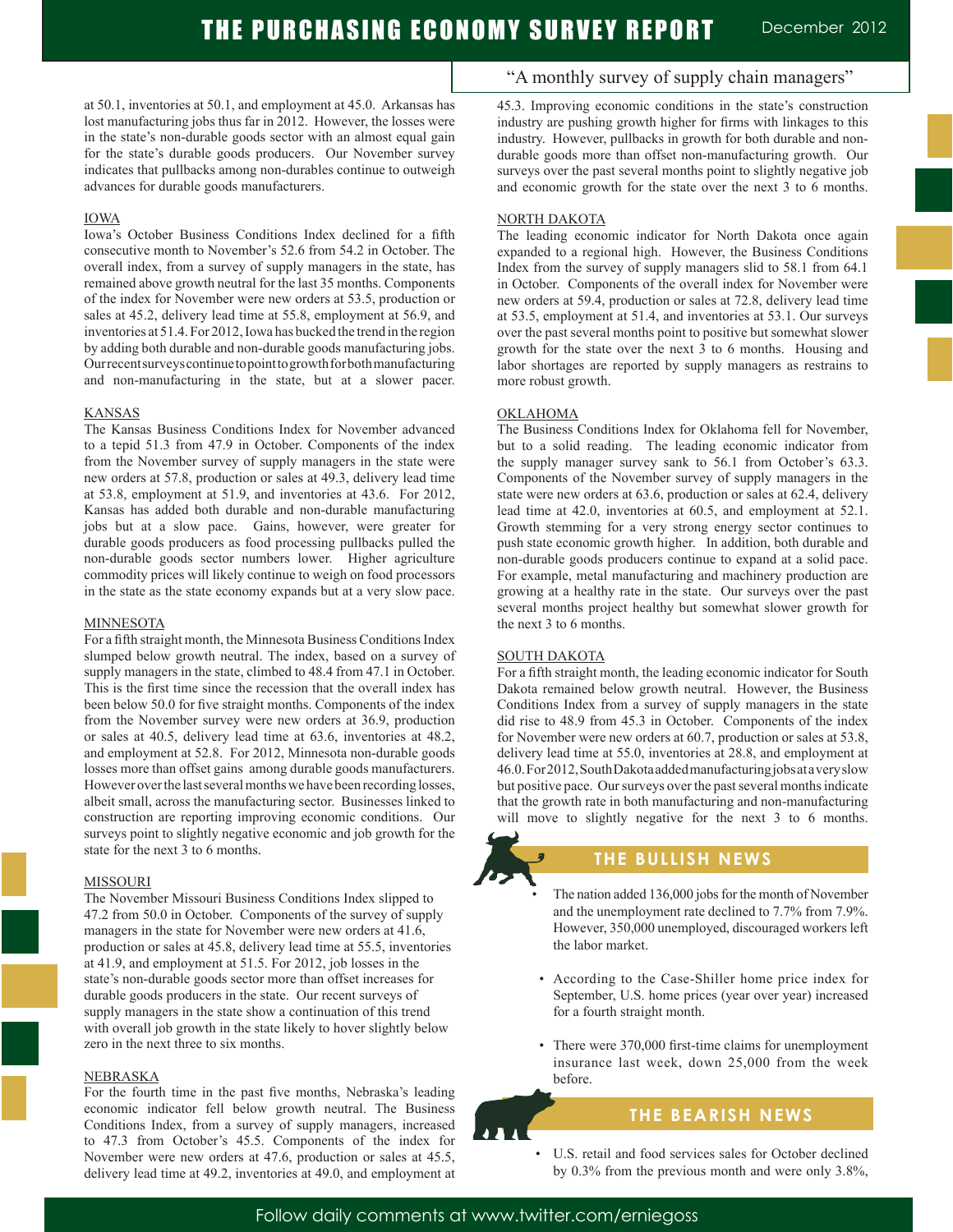above October 2011, or only slightly above inflation.

- Both the national ISM index (the PMI) and Creighton's regional PMI slumped below growth neutral for November.
- Annualized U.S. GDP growth was only 2.7% for the third quarter. Additionally, The growth in real GDP primarily reflected upturns in private inventory and in federal government spending. Consumers not spending and businesses not capital spending.
- U.S. manufacturers shed jobs in November.

### **WHAT TO WATCH**

- PMI's: On Jan. 2, Creighton's releases its regional leading economic indicators (PMIs) and the national Institute for Supply Management releases its national PMI. Additional declines will be very bearish for the economy.
- Jobs: On Friday Jan. 4, the U.S. Bureau of Labor Statistics (BLS) will release the employment report for December. An addition of more than 200,000 jobs is needed but will not be forthcoming. This report will be like its predecessors, lackluster. Focus on manufacturing jobs which have been declining.
- Retail Sales: On Jan. 15, the U.S. Census Bureau releases its retail sales estimate for December. An increase of less than 0.1% will a real warning signal of the rising likelihood of a recession.

### **THE OUTLOOK**

#### FROM GOSS:

j

- I expect U.S. annualized Quarter 4 GDP growth to be less than 1%.
- U.S. unemployment rates will begin to rise in the first quarter of 2013.
- The U.S. trade deficit will grow significantly in the months ahead due to declining U.S. exports resulting from much slower global growth (e.g. Europe's recession and Canada's slower growth). The deficit subtracts from U.S. GDP growth.

#### OTHER FORCASTS:

 • "Ongoing Threat of Global Multi-tier Disruptions Drives Continued Demand for Supply Chain Resiliency Solutions." Senior industry executives are rethinking supply chain risk mitigation strategies in order to reduce the potential impacts of future events. The continuous threat of global multi-tier disruptions drives high demand for its supply chain resiliency solutions, confirmed Resilinc Corp., a provider of multi-tier supply chain resiliency solutions. Global supply chains have been impacted in recent years as the result of numerous highly disruptive events including devastating natural disasters; factory explosions and fires; economic crisis; labor disputes; unexpected supply shortages; and other unforeseen disruptions. Most recently, such disruptive events included Superstorm Sandy; the explosion and fire at the Bombardier plant in Quebec; and

### "A monthly survey of supply chain managers"

the explosion at a chemical plant in Japan responsible for as much as one-fifth of the global market of super-absorbent polymers. Such events have caused many senior executives to rethink supply chain risk mitigation strategies in order to reduce the potential impacts of future events.

 • National Association of Business Economics (October survey results). "About 20% of the panelists reported that the prices charged by their firms over the past three months have risen, which is an increase over the 9% of panelists reporting rising prices in the July survey. This suggests the potential for slightly higher inflationary pressures in the economy relative to the prior survey. The panelists continue their stable outlook concerning employment over the next six months. About 55% of the panelists suggest that their employment is likely to remain unchanged, while 28% suggest that their firm's employment is likely to increase. About 14% of the panelists suggest that the firm's employment will decrease through attrition and 3% suggest that it will decrease through significant layoffs."

## **Goss Eggs (Recent Dumb Economic Moves)**

 • The state of Mississippi awarded Twin Creeks Solar plant with \$27 million in state money and incentives to build a manufacturing plant in Senatobia. But a couple of years later, the company is selling off equipment, and the promise of hundreds of high-tech jobs vanished. Nationwide "green" energy companies are being supported, not by production and sales, but by U.S. and state tax incentives.

Survey results for December will be released on the month's first business day, Jan. 2.

Follow Goss on twitter at http://twitter.com/erniegoss For historical data and forecasts visit our website at: http://www2.creighton.edu/business/economicoutlook/ www.ernestgoss.com